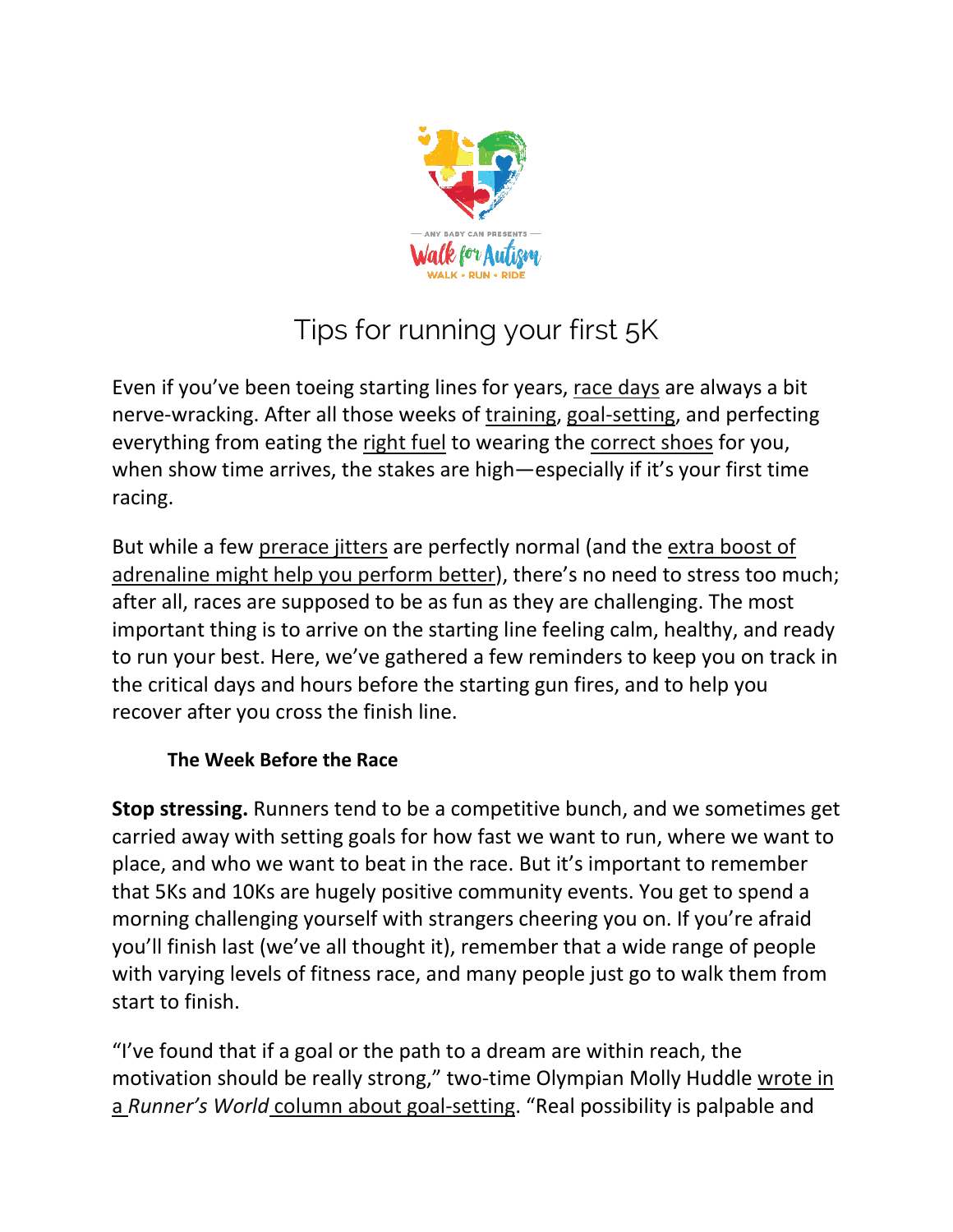creates that recognizable frisson of excitement mixed with slight fear. You will know it!"

**Know the course.** If you can, run the race course (or drive or bike it) so you can get familiar with where you'll need to push and where you can cruise; if you're traveling to the race and don't have time to scope it out beforehand, you can study the course map online. Make sure to locate the race start early to eliminate the risk of getting lost on race morning.

**Eat what you're familiar with.** The week before racing isn't the best time to try new cuisines and fueling strategies. Instead, eat whatever has worked best for you (read: [hasn't upset your stomach\)](https://www.runnersworld.com/nutrition-weight-loss/a27020321/runners-trots/) during your regular weekday runs.

If you're traveling to a race and have to eat out a day or two before the event, try to find simple, easily digestible dishes that aren't likely to cause any GI issues. For example, you might opt for a rice bowl with chicken and veggies over sushi.

**Get ready the night before.** Lay out your gear and get [as much sleep as](https://www.runnersworld.com/health-injuries/g20865801/how-much-sleep-do-you-need/)  [possible—](https://www.runnersworld.com/health-injuries/g20865801/how-much-sleep-do-you-need/)aim for eight hours.

## **The Days Before the Race**

**Don't do anything new.** Race week isn't the time to try new shoes, new food or drinks, new gear, or anything else you haven't used on several workouts. Stick with the routine that works for you.

**Get off your feet.** In the days before you race, try to stay off your feet as much as possible. Relax, and leave the lawn work or shopping or sightseeing for after the race.

**Graze, don't chow down.** Rather than gorging on pasta the night before the race, which could upset your stomach, focus on eating [well-balanced meals](https://www.runnersworld.com/training/a20862999/fueling-dos-and-donts-the-day-before/)  [throughout the day before the race.](https://www.runnersworld.com/training/a20862999/fueling-dos-and-donts-the-day-before/)

For race distances of 10K or shorter, it's not necessary to carb load, according to Pamela Nisevich Bede, R.D., sports dietitian and coauthor of *[Run to Lose](https://www.amazon.com/Runners-World-Run-Lose-Complete/dp/1623365996?tag=runnersworld-auto-20&ascsubtag=%5bartid|2142.a.20796964%5bsrc|%5bch|%5blt|)*. "It's unlikely you'll deplete the fuel in your muscles in the time it takes to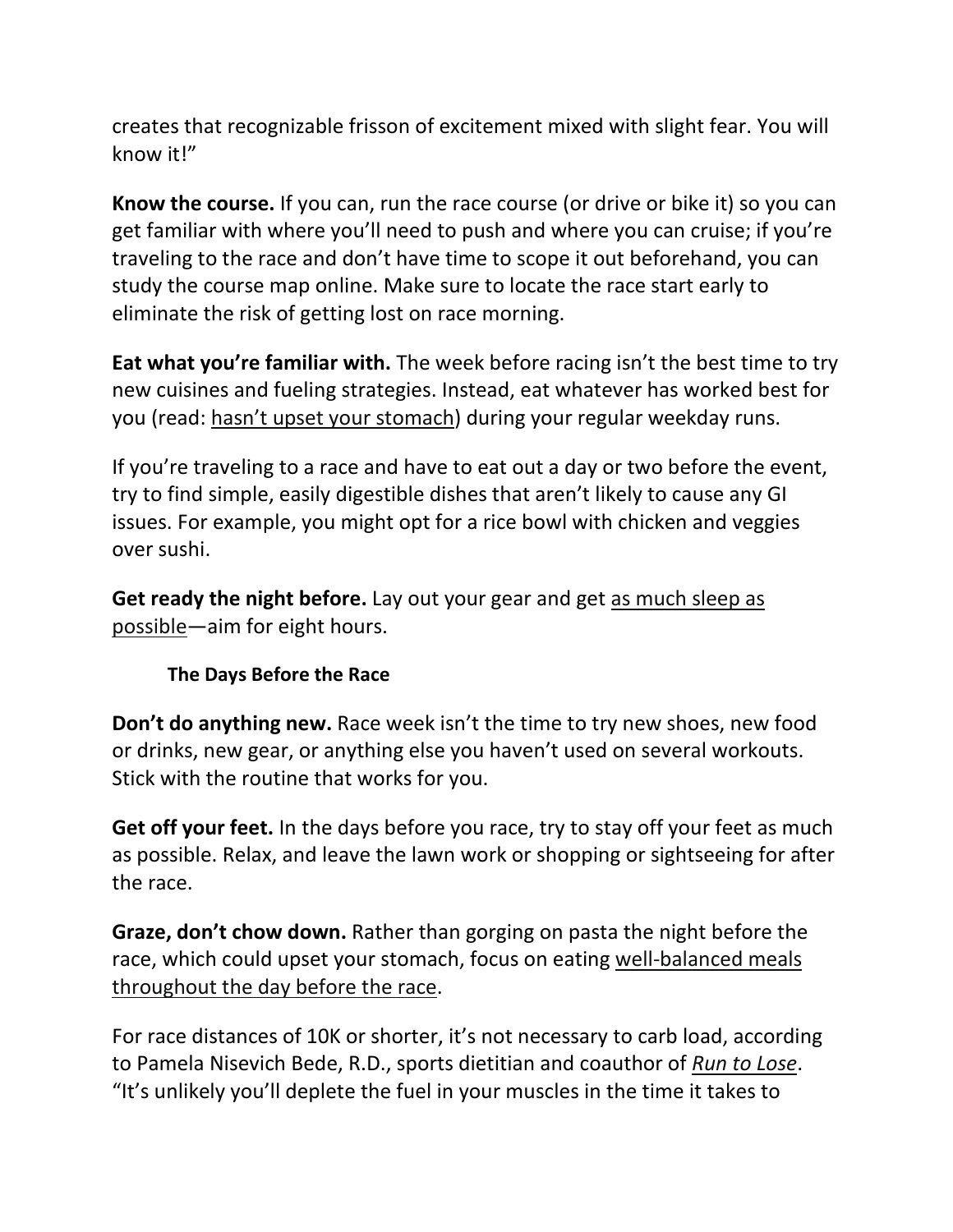complete those distances," Nisevich told *[Runner's World](https://www.runnersworld.com/nutrition-weight-loss/a20826888/the-right-way-to-carbo-load-before-a-race/)*. So you can skip the gigantic bowl of fettuccine alfredo à la Micheal Scott from *The Office* and opt instead for the regular meals and snacks that have fueled your training.

**Put your hands on your bib.** The night before the race, lay out your clothes, and if you have your bib, fasten it on. That's the one thing (other than your shoes, of course) you need at the starting line. Don't show up without it! Get [as](https://www.runnersworld.com/health-injuries/g20865801/how-much-sleep-do-you-need/)  [much sleep as possible—](https://www.runnersworld.com/health-injuries/g20865801/how-much-sleep-do-you-need/)aim for eight hours.

## **Race Day**

**Limit your sipping.** Yes, [you need to stay hydrated,](https://www.runnersworld.com/training/a23842628/heres-the-worlds-simplest-hydration-plan/) but don't guzzle anything 30 minutes before the gun; sip if your mouth is dry or it's particularly hot out. Some athletes will [take a mouthful and use it as a rinse and spit.](https://www.runnersworld.com/news/a20865117/use-this-drink-trick-to-finish-strong/) Your best bet is to stay hydrated throughout the days leading up to the race, and if you're racing in the morning, top off your fluids as needed once you wake up. If it's a night race, drink regularly (but not excessively) throughout the day.

**Fuel smart.** Don't eat anything heavy within two hours of the race. While different meals work for different runners, as a general rule of thumb, your meal should contain mostly carbs, a little protein, and a limited amount of fiber and fat. Here are a few tried-and-true prerace meals: a toasted bagel with peanut butter and a banana; an energy bar with a cup of fruit; or oatmeal topped with berries and a handful of nuts.

For some more meal inspiration, check out professional 5K runner [Justyn](https://www.runnersworld.com/runners-stories/a27510143/justyn-knight-morning-routine/?utm_medium=social-media&utm_source=facebook&utm_campaign=socialflowFBRW&fbclid=IwAR1-JD1K_Ug4WT3duanFa89NITBDCMQQFmSyb2U01esfA_26jpEm8pqodKk)  [Knight's overnight oats recipe,](https://www.runnersworld.com/runners-stories/a27510143/justyn-knight-morning-routine/?utm_medium=social-media&utm_source=facebook&utm_campaign=socialflowFBRW&fbclid=IwAR1-JD1K_Ug4WT3duanFa89NITBDCMQQFmSyb2U01esfA_26jpEm8pqodKk) which he eats before every morning workout: The night before, he fills a jar with oats and almond milk; then the next morning, stirs in peanut butter, sugar, chia seeds, and fruit such as raspberries, strawberries, blueberries, or banana slices.

**Arrive early.** First, triple-check what time your race starts—large races often start in waves, and race directors usually ask participants to stand in their specified corrals long before the starting gun goes off. Plan to get to the race well before the start so you'll have time to pick up your number (if you don't already have it), use the bathroom, and [warm up.](https://www.runnersworld.com/training/a20865088/pre-run-warmup/) You don't want to be running to the starting line.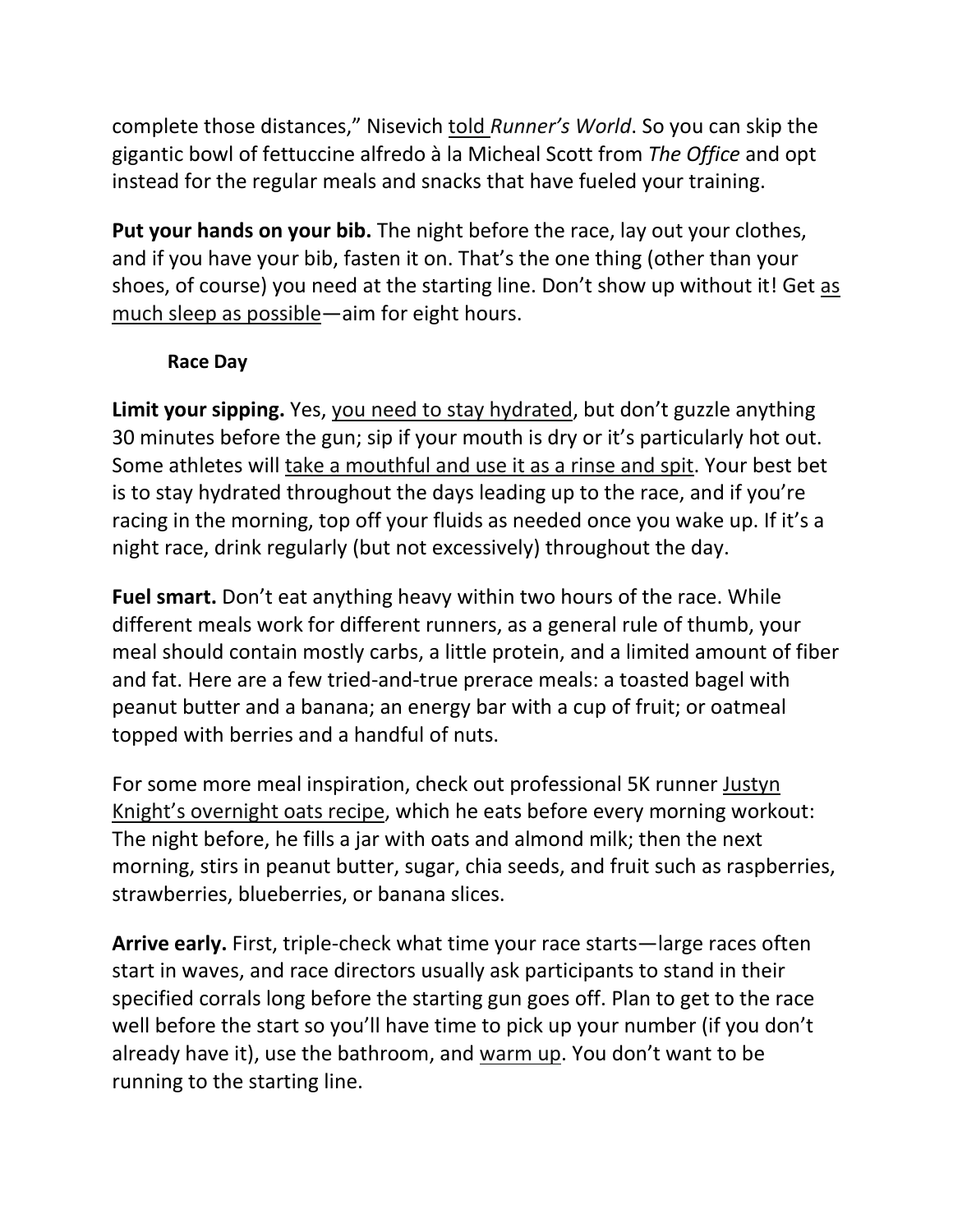**Identify yourself.** Put your name, address, cell phone number, bib number, and e-mail address clearly on your race bib, or better yet, use a [RoadID,](https://www.amazon.com/Road-ID-Bracelet-Wristband-Identification/dp/B07PDHDH9L?tag=runnersworld-auto-20&ascsubtag=%5bartid|2142.a.20796964%5bsrc|%5bch|%5blt|) which you can wear on your wrist or shoe.

**Bring extra tissue.** The only thing worse than waiting in a [long porta potty](https://www.runnersworld.com/races-places/a20851202/answers-to-your-biggest-porta-potty-questions/)  [line](https://www.runnersworld.com/races-places/a20851202/answers-to-your-biggest-porta-potty-questions/) is getting to the front and realizing that there's nothing to wipe with.

**Don't overdress.** It will probably be cool at the start, but [don't wear more](https://www.runnersworld.com/training/a20803133/what-to-wear/)  [clothing than you need.](https://www.runnersworld.com/training/a20803133/what-to-wear/) Dress for 20 degrees warmer than it is outside. To stay warm at the start, you may want to bring (expendable) clothes that you can throw off after you warm up. Also, pack a trash bag—it'll shield you if it's raining at the start, and can double as a seat so you can plop down on the wet grass.

**Set at least two goals.** Going into the race with a goal in mind can be a huge motivator to perform to your potential. While aiming for the sky is commendable, it's also important to stay realistic.

That's why you should set two goals: one goal for a perfect race, and another as a backup in case it's hot, windy, or it's just not your day. Huddle calls these backups ["triage" goals,](https://www.runnersworld.com/news/a20813924/molly-huddles-5-tips-for-running-a-great-10k/) or goals that are put in place when the race goes south. If you find that the weather isn't cooperating, focus on different goals, like holding a given pace or not letting anyone pass you.

And it's best to set a third goal that has nothing to do with your time. This performance goal could be something like finishing, running up the hills rather than walking them, or fueling properly and successfully avoiding GI distress.

**Fix it sooner, rather than later.** If your shoelace is coming loose, or you start to [chafe](https://www.runnersworld.com/health-injuries/a20804421/how-to-prevent-treat-chafing/) early in the race, take care of it before it becomes a real problem later in the race.

**Start slow, and stay even.** Run the first 10 percent of the race slower than you normally would, with the idea that you'll finish strong. Don't try to "bank" time by going out faster than your goal pace. If you do that, you risk burning out early. Try to keep an even pace throughout the race, and save your extra energy for the final stretch to the finish.